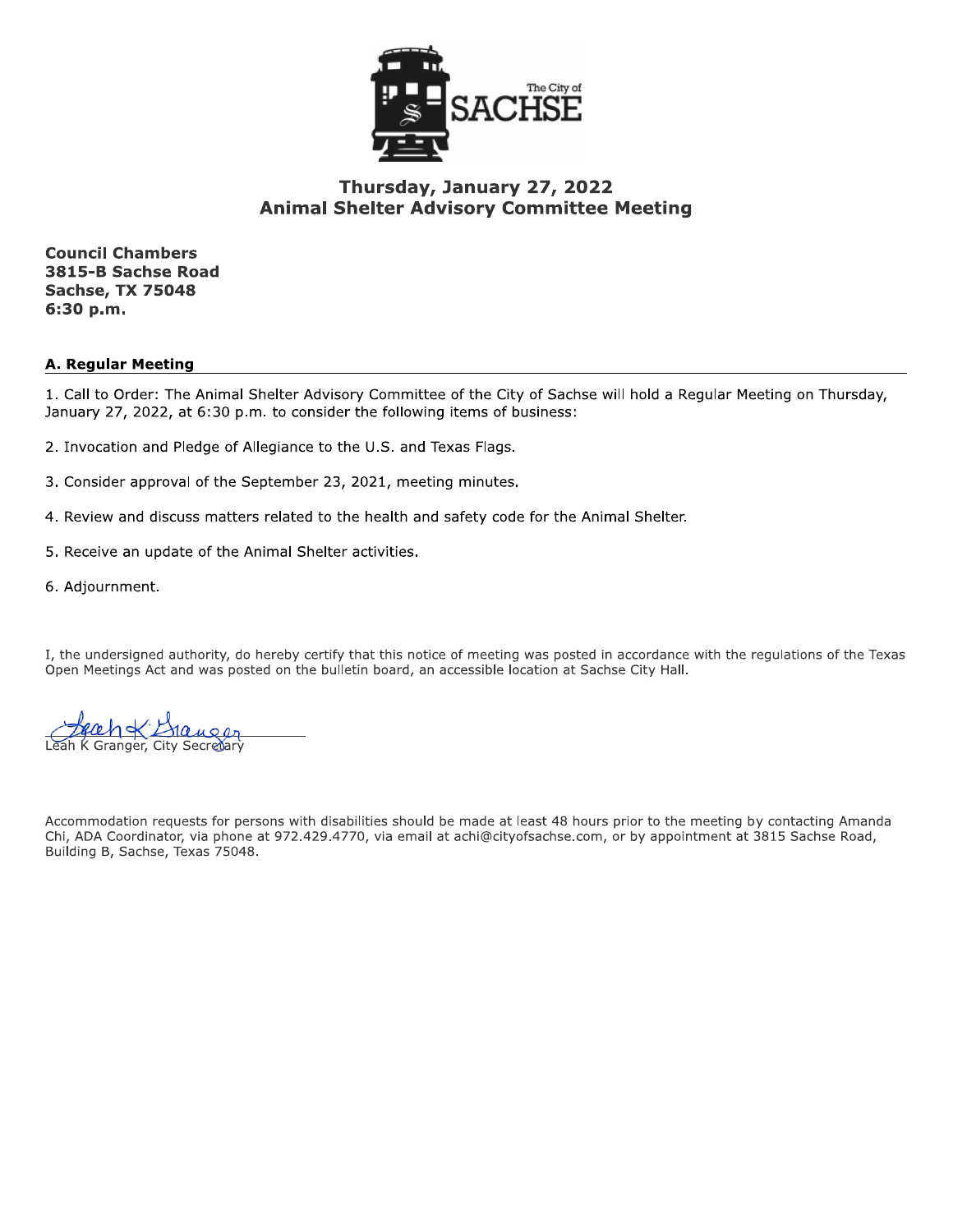

## **Agenda Item Details**

| Meeting            | Jan 27, 2022 - Animal Shelter Advisory Committee Meeting                  |
|--------------------|---------------------------------------------------------------------------|
| Category           | A. Regular Meeting                                                        |
| Subject            | 3. Consider approval of the September 23, 2021, meeting minutes.          |
| Access             | <b>Public</b>                                                             |
| <b>Type</b>        | Action, Minutes                                                           |
| Recommended Action | Approve as presented.                                                     |
| Minutes            | View Minutes for Sep 23, 2021 - Animal Shelter Advisory Committee Meeting |
|                    |                                                                           |

#### **Public Content**

[09.23.21 ASAC Minutes.pdf \(65 KB\)](https://go.boarddocs.com/tx/sachse/Board.nsf/files/CAUTPS785E91/$file/09.23.21%20ASAC%20Minutes.pdf)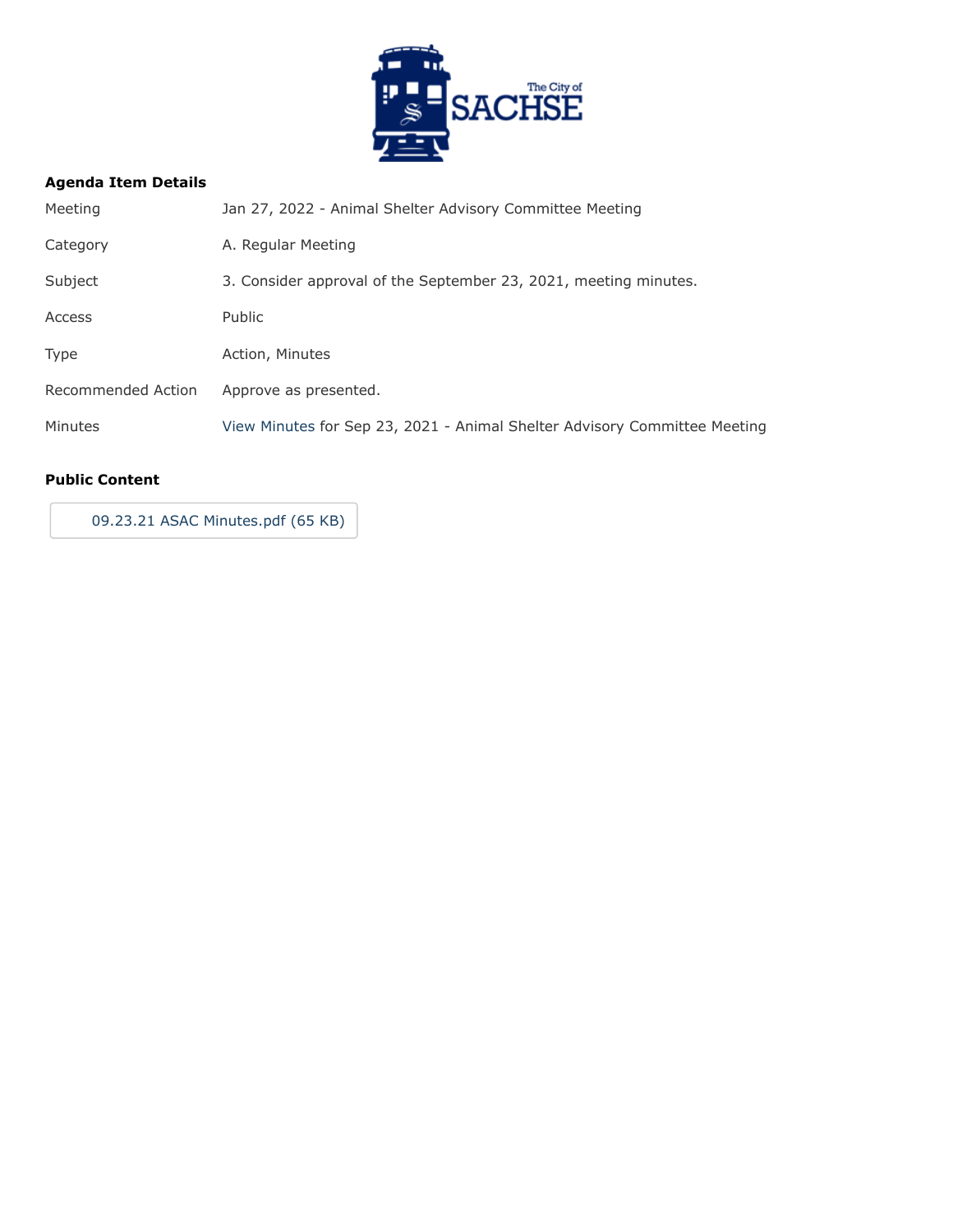## **ANIMAL SHELTER ADVISORY COMMITTEE OF THE CITY OF SACHSE MEETING MINUTES SEPTEMBER 23, 2021**

The Animal Shelter Advisory Committee of the City of Sachse held a regular meeting on Thursday, September 23, 2021, at 6:30 p.m. in the Sachse Public Safety Building Emergency Operations Center (EOC), 3815-D Sachse Road. Those present were Councilmember Cullen King; Veterinarian Dr. Steve Pirkey; Ms. Debbie Stout; Chief of Police Bryan Sylvester; Animal Services Supervisor Terri O'Neal; and Animal Control Officer Monica Thomas.

## **Members absent were:** Dr. Jim Moebius

Councilmember King called the meeting to order at 6:30 p.m.

# **REGULAR MEETING:**

## **Invocation and pledges of allegiance to the US and Texas flags.**

Councilmember King lead the invocation and pledges.

## **Consider approval of the June 17, 2021, meeting minutes.**

Dr. Pirkey made a motion to approve the minutes as presented. Ms. Stout seconded the motion, and it carried unanimously.

#### **Review and discuss matters related to the health and safety code for the Animal Shelter.**

Ms. O'Neal reported that the shelter is in compliance with the State Health Department. The Clear the Shelter campaign was complete and a success with 42 adopted animals. Animal Shelter staff participated in Public Safety Day, and she announced a shot clinic is scheduled for October 2. Ms. O'Neal also mentioned that staff will be hosting a booth at the upcoming Fallfest.

#### **Receive an update of the Animal Shelter activities.**

Ms. O'Neal announced that the Animal Shelter is beginning to accept volunteers again and public interest is increasing.

Councilmember King spoke briefly about the Bond 2021 and the possibility of a new Animal Shelter facility.

#### **Adjournment.**

Councilmember King adjourned the meeting at 6:50 p.m.

APPROVE:

ATTEST: Cullen King, Chairperson

Terri O'Neal, Animal Services Supervisor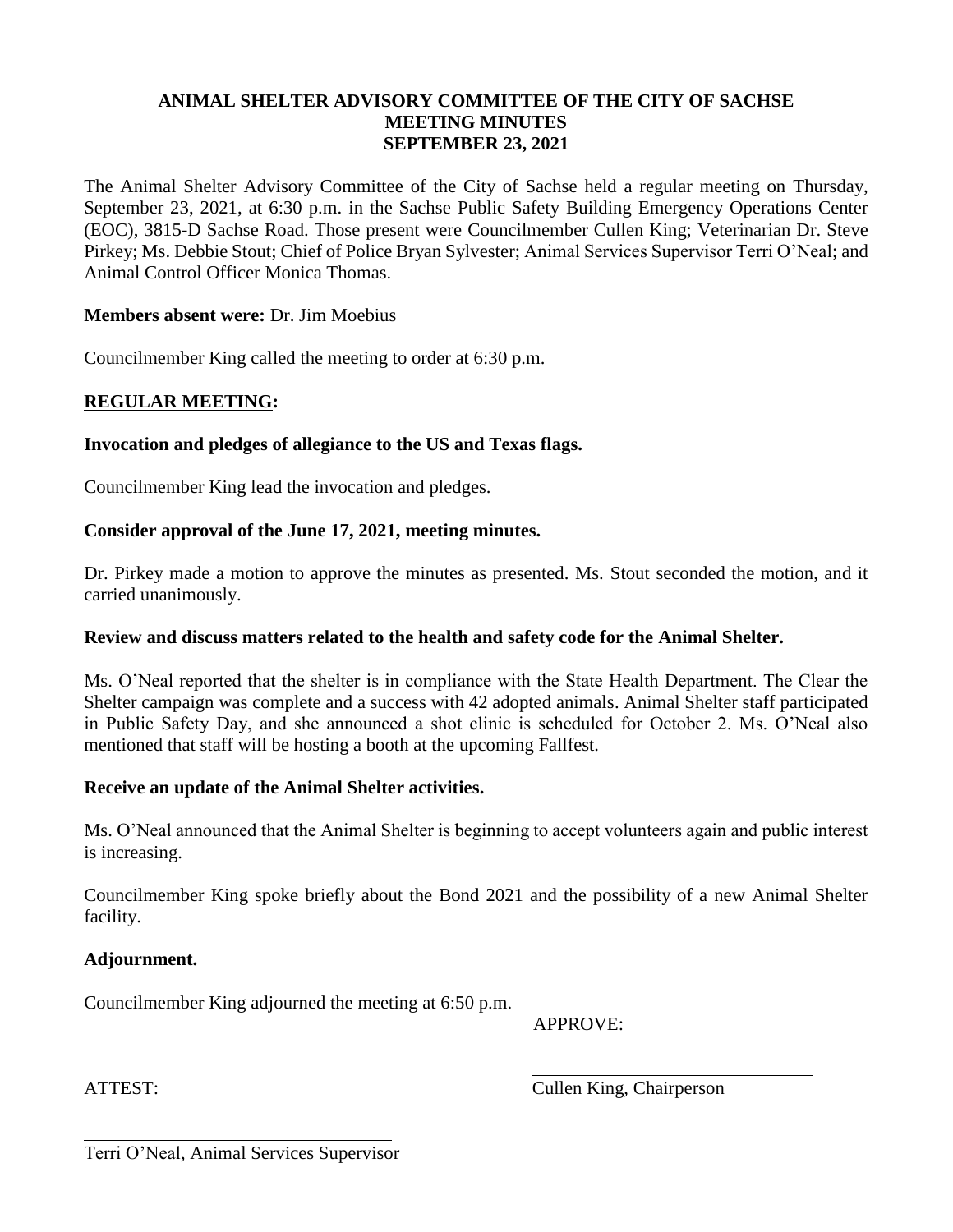

## **Agenda Item Details**

| Meeting     | Jan 27, 2022 - Animal Shelter Advisory Committee Meeting                                    |  |
|-------------|---------------------------------------------------------------------------------------------|--|
| Category    | A. Regular Meeting                                                                          |  |
| Subject     | 4. Review and discuss matters related to the health and safety code for the Animal Shelter. |  |
| Access      | Public                                                                                      |  |
| <b>Type</b> | Discussion, Information                                                                     |  |
|             |                                                                                             |  |

#### **Public Content**